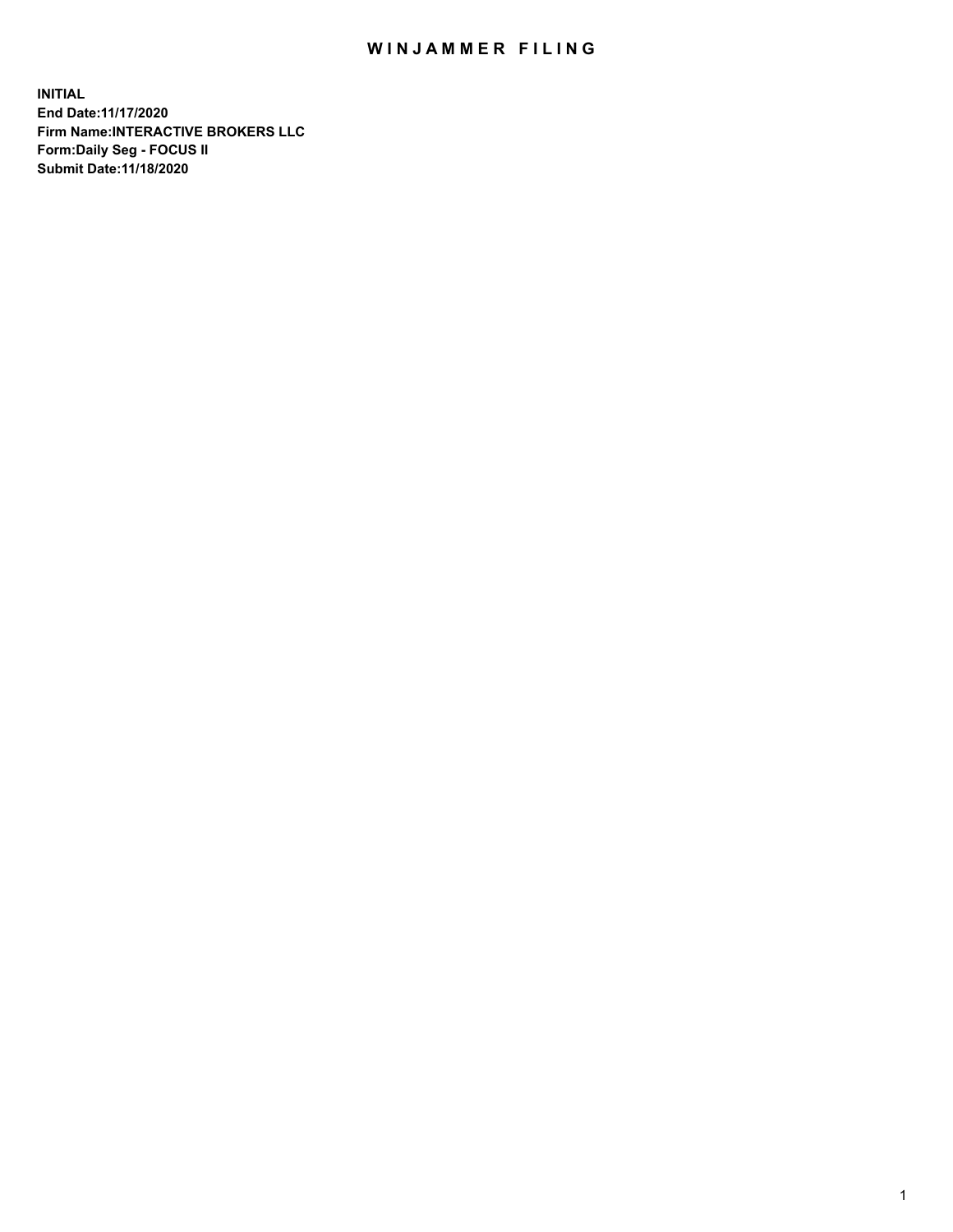**INITIAL End Date:11/17/2020 Firm Name:INTERACTIVE BROKERS LLC Form:Daily Seg - FOCUS II Submit Date:11/18/2020 Daily Segregation - Cover Page**

| Name of Company                                                                                                                                                                                                                                                                                                                | <b>INTERACTIVE BROKERS LLC</b>                                                                           |
|--------------------------------------------------------------------------------------------------------------------------------------------------------------------------------------------------------------------------------------------------------------------------------------------------------------------------------|----------------------------------------------------------------------------------------------------------|
| <b>Contact Name</b>                                                                                                                                                                                                                                                                                                            | James Menicucci                                                                                          |
| <b>Contact Phone Number</b>                                                                                                                                                                                                                                                                                                    | 203-618-8085                                                                                             |
| <b>Contact Email Address</b>                                                                                                                                                                                                                                                                                                   | jmenicucci@interactivebrokers.c<br>om                                                                    |
| FCM's Customer Segregated Funds Residual Interest Target (choose one):<br>a. Minimum dollar amount: ; or<br>b. Minimum percentage of customer segregated funds required:% ; or<br>c. Dollar amount range between: and; or<br>d. Percentage range of customer segregated funds required between:% and%.                         | $\overline{\mathbf{0}}$<br>$\overline{\mathbf{0}}$<br>155,000,000 245,000,000<br>0 <sub>0</sub>          |
| FCM's Customer Secured Amount Funds Residual Interest Target (choose one):<br>a. Minimum dollar amount: ; or<br>b. Minimum percentage of customer secured funds required:%; or<br>c. Dollar amount range between: and; or<br>d. Percentage range of customer secured funds required between:% and%.                            | $\overline{\mathbf{0}}$<br>$\overline{\mathbf{0}}$<br>80,000,000 120,000,000<br>00                       |
| FCM's Cleared Swaps Customer Collateral Residual Interest Target (choose one):<br>a. Minimum dollar amount: ; or<br>b. Minimum percentage of cleared swaps customer collateral required:% ; or<br>c. Dollar amount range between: and; or<br>d. Percentage range of cleared swaps customer collateral required between:% and%. | $\overline{\mathbf{0}}$<br>$\underline{\mathbf{0}}$<br>$\underline{0}$ $\underline{0}$<br>0 <sub>0</sub> |

Attach supporting documents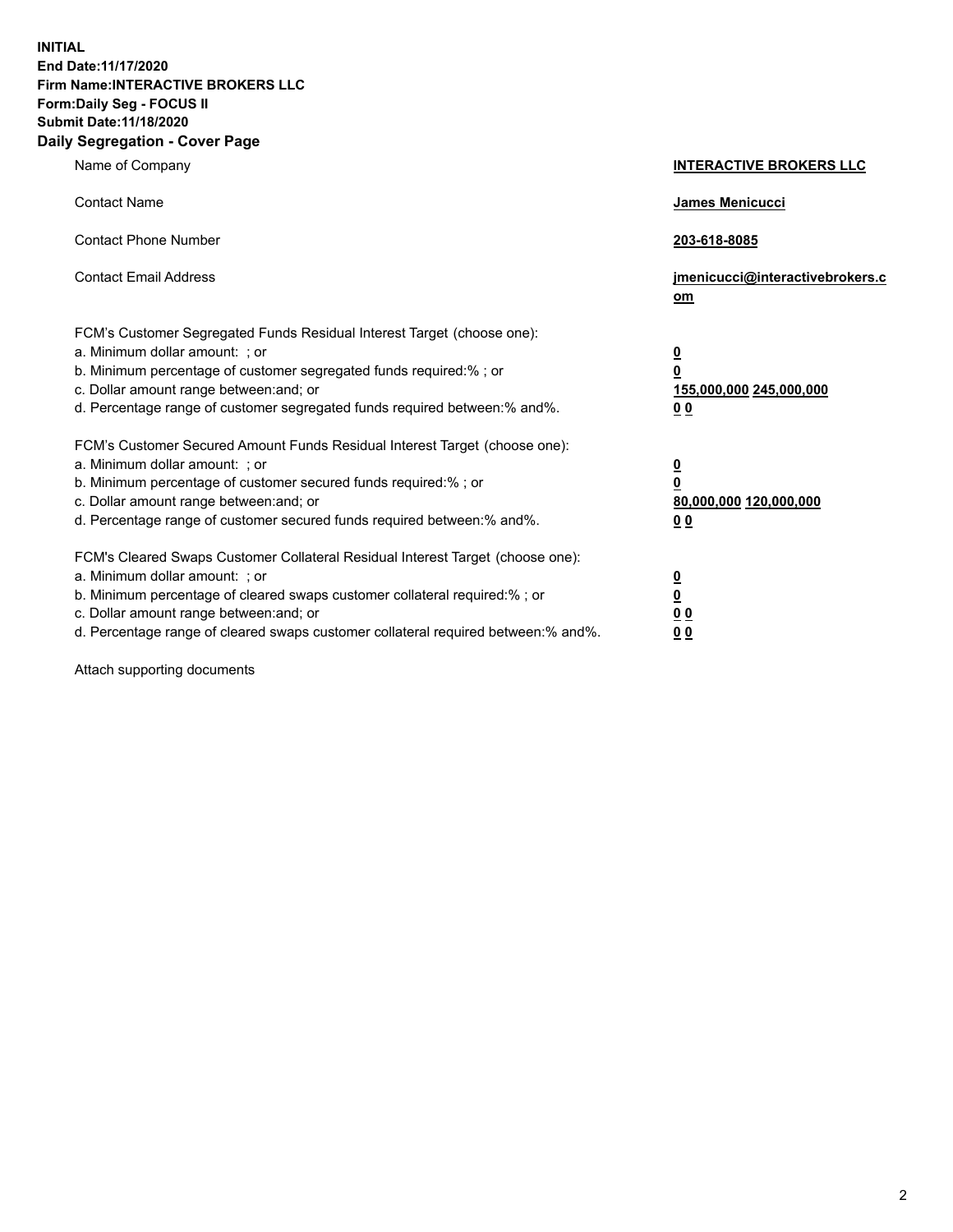## **INITIAL End Date:11/17/2020 Firm Name:INTERACTIVE BROKERS LLC Form:Daily Seg - FOCUS II Submit Date:11/18/2020 Daily Segregation - Secured Amounts**

| Daily Jegregation - Jeculed Aniounts                                                        |                                                                                                                                                                                                                                                                                                                                                                                                                                                                                                                                                                                                                                                                                                                                                                                                                                                                                                                                                                                                                                                                                                                                                                                                                                                                     |
|---------------------------------------------------------------------------------------------|---------------------------------------------------------------------------------------------------------------------------------------------------------------------------------------------------------------------------------------------------------------------------------------------------------------------------------------------------------------------------------------------------------------------------------------------------------------------------------------------------------------------------------------------------------------------------------------------------------------------------------------------------------------------------------------------------------------------------------------------------------------------------------------------------------------------------------------------------------------------------------------------------------------------------------------------------------------------------------------------------------------------------------------------------------------------------------------------------------------------------------------------------------------------------------------------------------------------------------------------------------------------|
| Foreign Futures and Foreign Options Secured Amounts                                         |                                                                                                                                                                                                                                                                                                                                                                                                                                                                                                                                                                                                                                                                                                                                                                                                                                                                                                                                                                                                                                                                                                                                                                                                                                                                     |
| Amount required to be set aside pursuant to law, rule or regulation of a foreign            | $0$ [7305]                                                                                                                                                                                                                                                                                                                                                                                                                                                                                                                                                                                                                                                                                                                                                                                                                                                                                                                                                                                                                                                                                                                                                                                                                                                          |
| government or a rule of a self-regulatory organization authorized thereunder                |                                                                                                                                                                                                                                                                                                                                                                                                                                                                                                                                                                                                                                                                                                                                                                                                                                                                                                                                                                                                                                                                                                                                                                                                                                                                     |
| Net ledger balance - Foreign Futures and Foreign Option Trading - All Customers             |                                                                                                                                                                                                                                                                                                                                                                                                                                                                                                                                                                                                                                                                                                                                                                                                                                                                                                                                                                                                                                                                                                                                                                                                                                                                     |
| A. Cash                                                                                     | 597,712,822 [7315]                                                                                                                                                                                                                                                                                                                                                                                                                                                                                                                                                                                                                                                                                                                                                                                                                                                                                                                                                                                                                                                                                                                                                                                                                                                  |
| B. Securities (at market)                                                                   | $0$ [7317]                                                                                                                                                                                                                                                                                                                                                                                                                                                                                                                                                                                                                                                                                                                                                                                                                                                                                                                                                                                                                                                                                                                                                                                                                                                          |
| Net unrealized profit (loss) in open futures contracts traded on a foreign board of trade   | 31,026,935 [7325]                                                                                                                                                                                                                                                                                                                                                                                                                                                                                                                                                                                                                                                                                                                                                                                                                                                                                                                                                                                                                                                                                                                                                                                                                                                   |
| Exchange traded options                                                                     |                                                                                                                                                                                                                                                                                                                                                                                                                                                                                                                                                                                                                                                                                                                                                                                                                                                                                                                                                                                                                                                                                                                                                                                                                                                                     |
| a. Market value of open option contracts purchased on a foreign board of trade              | 1,937,681 [7335]                                                                                                                                                                                                                                                                                                                                                                                                                                                                                                                                                                                                                                                                                                                                                                                                                                                                                                                                                                                                                                                                                                                                                                                                                                                    |
| b. Market value of open contracts granted (sold) on a foreign board of trade                | -902,535 [7337]                                                                                                                                                                                                                                                                                                                                                                                                                                                                                                                                                                                                                                                                                                                                                                                                                                                                                                                                                                                                                                                                                                                                                                                                                                                     |
|                                                                                             | 629,774,903 [7345]                                                                                                                                                                                                                                                                                                                                                                                                                                                                                                                                                                                                                                                                                                                                                                                                                                                                                                                                                                                                                                                                                                                                                                                                                                                  |
| Account liquidating to a deficit and account with a debit balances - gross amount           | 7,188 [7351]                                                                                                                                                                                                                                                                                                                                                                                                                                                                                                                                                                                                                                                                                                                                                                                                                                                                                                                                                                                                                                                                                                                                                                                                                                                        |
| Less: amount offset by customer owned securities                                            | 0 [7352] 7,188 [7354]                                                                                                                                                                                                                                                                                                                                                                                                                                                                                                                                                                                                                                                                                                                                                                                                                                                                                                                                                                                                                                                                                                                                                                                                                                               |
| Amount required to be set aside as the secured amount - Net Liquidating Equity              | 629,782,091 [7355]                                                                                                                                                                                                                                                                                                                                                                                                                                                                                                                                                                                                                                                                                                                                                                                                                                                                                                                                                                                                                                                                                                                                                                                                                                                  |
| Method (add lines 4 and 5)                                                                  |                                                                                                                                                                                                                                                                                                                                                                                                                                                                                                                                                                                                                                                                                                                                                                                                                                                                                                                                                                                                                                                                                                                                                                                                                                                                     |
| Greater of amount required to be set aside pursuant to foreign jurisdiction (above) or line | 629,782,091 [7360]                                                                                                                                                                                                                                                                                                                                                                                                                                                                                                                                                                                                                                                                                                                                                                                                                                                                                                                                                                                                                                                                                                                                                                                                                                                  |
| 6.                                                                                          |                                                                                                                                                                                                                                                                                                                                                                                                                                                                                                                                                                                                                                                                                                                                                                                                                                                                                                                                                                                                                                                                                                                                                                                                                                                                     |
|                                                                                             |                                                                                                                                                                                                                                                                                                                                                                                                                                                                                                                                                                                                                                                                                                                                                                                                                                                                                                                                                                                                                                                                                                                                                                                                                                                                     |
| Cash in banks                                                                               |                                                                                                                                                                                                                                                                                                                                                                                                                                                                                                                                                                                                                                                                                                                                                                                                                                                                                                                                                                                                                                                                                                                                                                                                                                                                     |
|                                                                                             | 93,653,728 [7500]                                                                                                                                                                                                                                                                                                                                                                                                                                                                                                                                                                                                                                                                                                                                                                                                                                                                                                                                                                                                                                                                                                                                                                                                                                                   |
| B. Other banks qualified under Regulation 30.7                                              | 0 [7520] 93,653,728 [7530]                                                                                                                                                                                                                                                                                                                                                                                                                                                                                                                                                                                                                                                                                                                                                                                                                                                                                                                                                                                                                                                                                                                                                                                                                                          |
| Securities                                                                                  |                                                                                                                                                                                                                                                                                                                                                                                                                                                                                                                                                                                                                                                                                                                                                                                                                                                                                                                                                                                                                                                                                                                                                                                                                                                                     |
| A. In safekeeping with banks located in the United States                                   | 499,919,000 [7540]                                                                                                                                                                                                                                                                                                                                                                                                                                                                                                                                                                                                                                                                                                                                                                                                                                                                                                                                                                                                                                                                                                                                                                                                                                                  |
| B. In safekeeping with other banks qualified under Regulation 30.7                          | 0 [7560] 499,919,000 [7570]                                                                                                                                                                                                                                                                                                                                                                                                                                                                                                                                                                                                                                                                                                                                                                                                                                                                                                                                                                                                                                                                                                                                                                                                                                         |
|                                                                                             |                                                                                                                                                                                                                                                                                                                                                                                                                                                                                                                                                                                                                                                                                                                                                                                                                                                                                                                                                                                                                                                                                                                                                                                                                                                                     |
| A. Cash                                                                                     | $0$ [7580]                                                                                                                                                                                                                                                                                                                                                                                                                                                                                                                                                                                                                                                                                                                                                                                                                                                                                                                                                                                                                                                                                                                                                                                                                                                          |
| <b>B.</b> Securities                                                                        | $0$ [7590]                                                                                                                                                                                                                                                                                                                                                                                                                                                                                                                                                                                                                                                                                                                                                                                                                                                                                                                                                                                                                                                                                                                                                                                                                                                          |
|                                                                                             | $0$ [7600]                                                                                                                                                                                                                                                                                                                                                                                                                                                                                                                                                                                                                                                                                                                                                                                                                                                                                                                                                                                                                                                                                                                                                                                                                                                          |
|                                                                                             | $0$ [7610]                                                                                                                                                                                                                                                                                                                                                                                                                                                                                                                                                                                                                                                                                                                                                                                                                                                                                                                                                                                                                                                                                                                                                                                                                                                          |
|                                                                                             | 0 [7615] 0 [7620]                                                                                                                                                                                                                                                                                                                                                                                                                                                                                                                                                                                                                                                                                                                                                                                                                                                                                                                                                                                                                                                                                                                                                                                                                                                   |
|                                                                                             |                                                                                                                                                                                                                                                                                                                                                                                                                                                                                                                                                                                                                                                                                                                                                                                                                                                                                                                                                                                                                                                                                                                                                                                                                                                                     |
|                                                                                             | $0$ [7640]                                                                                                                                                                                                                                                                                                                                                                                                                                                                                                                                                                                                                                                                                                                                                                                                                                                                                                                                                                                                                                                                                                                                                                                                                                                          |
|                                                                                             | $0$ [7650]                                                                                                                                                                                                                                                                                                                                                                                                                                                                                                                                                                                                                                                                                                                                                                                                                                                                                                                                                                                                                                                                                                                                                                                                                                                          |
|                                                                                             | $0$ [7660]                                                                                                                                                                                                                                                                                                                                                                                                                                                                                                                                                                                                                                                                                                                                                                                                                                                                                                                                                                                                                                                                                                                                                                                                                                                          |
|                                                                                             | $0$ [7670]                                                                                                                                                                                                                                                                                                                                                                                                                                                                                                                                                                                                                                                                                                                                                                                                                                                                                                                                                                                                                                                                                                                                                                                                                                                          |
|                                                                                             | 0 [7675] 0 [7680]                                                                                                                                                                                                                                                                                                                                                                                                                                                                                                                                                                                                                                                                                                                                                                                                                                                                                                                                                                                                                                                                                                                                                                                                                                                   |
|                                                                                             |                                                                                                                                                                                                                                                                                                                                                                                                                                                                                                                                                                                                                                                                                                                                                                                                                                                                                                                                                                                                                                                                                                                                                                                                                                                                     |
|                                                                                             | 139,721,413 [7700]                                                                                                                                                                                                                                                                                                                                                                                                                                                                                                                                                                                                                                                                                                                                                                                                                                                                                                                                                                                                                                                                                                                                                                                                                                                  |
|                                                                                             | $0$ [7710]                                                                                                                                                                                                                                                                                                                                                                                                                                                                                                                                                                                                                                                                                                                                                                                                                                                                                                                                                                                                                                                                                                                                                                                                                                                          |
|                                                                                             | 28,851,729 [7720]                                                                                                                                                                                                                                                                                                                                                                                                                                                                                                                                                                                                                                                                                                                                                                                                                                                                                                                                                                                                                                                                                                                                                                                                                                                   |
|                                                                                             | 1,937,681 [7730]                                                                                                                                                                                                                                                                                                                                                                                                                                                                                                                                                                                                                                                                                                                                                                                                                                                                                                                                                                                                                                                                                                                                                                                                                                                    |
|                                                                                             | <u>-<b>902,535</b></u> [7735] <u>169,608,288</u> [7740]                                                                                                                                                                                                                                                                                                                                                                                                                                                                                                                                                                                                                                                                                                                                                                                                                                                                                                                                                                                                                                                                                                                                                                                                             |
|                                                                                             | 0 [7760]                                                                                                                                                                                                                                                                                                                                                                                                                                                                                                                                                                                                                                                                                                                                                                                                                                                                                                                                                                                                                                                                                                                                                                                                                                                            |
|                                                                                             | $0$ [7765]                                                                                                                                                                                                                                                                                                                                                                                                                                                                                                                                                                                                                                                                                                                                                                                                                                                                                                                                                                                                                                                                                                                                                                                                                                                          |
|                                                                                             | 763,181,016 [7770]                                                                                                                                                                                                                                                                                                                                                                                                                                                                                                                                                                                                                                                                                                                                                                                                                                                                                                                                                                                                                                                                                                                                                                                                                                                  |
|                                                                                             | 133,398,925 [7380]                                                                                                                                                                                                                                                                                                                                                                                                                                                                                                                                                                                                                                                                                                                                                                                                                                                                                                                                                                                                                                                                                                                                                                                                                                                  |
|                                                                                             |                                                                                                                                                                                                                                                                                                                                                                                                                                                                                                                                                                                                                                                                                                                                                                                                                                                                                                                                                                                                                                                                                                                                                                                                                                                                     |
|                                                                                             | 80,000,000 [7780]                                                                                                                                                                                                                                                                                                                                                                                                                                                                                                                                                                                                                                                                                                                                                                                                                                                                                                                                                                                                                                                                                                                                                                                                                                                   |
|                                                                                             | 53,398,925 [7785]                                                                                                                                                                                                                                                                                                                                                                                                                                                                                                                                                                                                                                                                                                                                                                                                                                                                                                                                                                                                                                                                                                                                                                                                                                                   |
|                                                                                             | Net equity (deficit) (add lines 1.2. and 3.)<br>FUNDS DEPOSITED IN SEPARATE REGULATION 30.7 ACCOUNTS<br>A. Banks located in the United States<br>Equities with registered futures commission merchants<br>C. Unrealized gain (loss) on open futures contracts<br>D. Value of long option contracts<br>E. Value of short option contracts<br>Amounts held by clearing organizations of foreign boards of trade<br>A. Cash<br><b>B.</b> Securities<br>C. Amount due to (from) clearing organization - daily variation<br>D. Value of long option contracts<br>E. Value of short option contracts<br>Amounts held by members of foreign boards of trade<br>A. Cash<br><b>B.</b> Securities<br>C. Unrealized gain (loss) on open futures contracts<br>D. Value of long option contracts<br>E. Value of short option contracts<br>Amounts with other depositories designated by a foreign board of trade<br>Segregated funds on hand<br>Total funds in separate section 30.7 accounts<br>Excess (deficiency) Set Aside for Secured Amount (subtract line 7 Secured Statement<br>Page 1 from Line 8)<br>Management Target Amount for Excess funds in separate section 30.7 accounts<br>Excess (deficiency) funds in separate 30.7 accounts over (under) Management Target |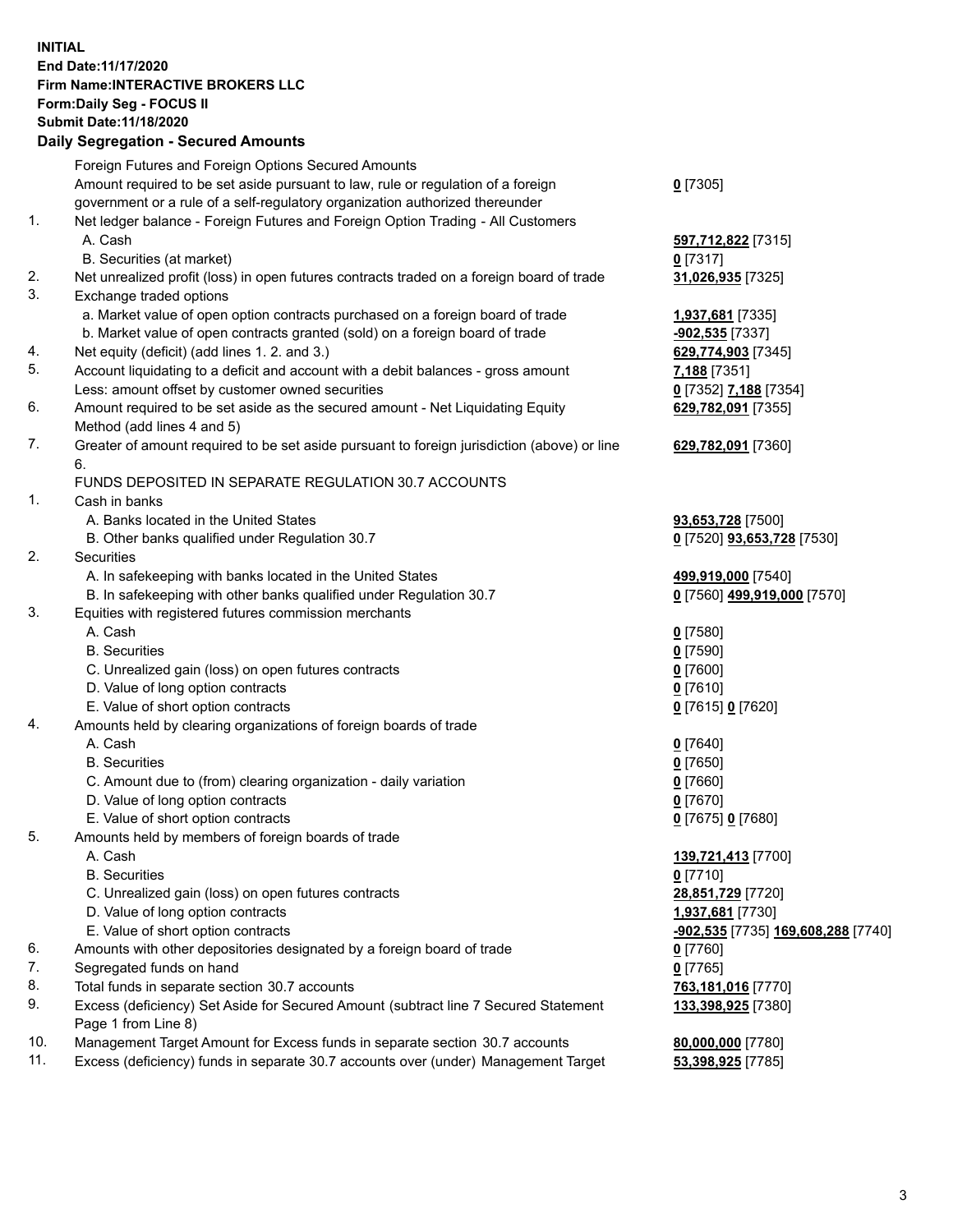**INITIAL End Date:11/17/2020 Firm Name:INTERACTIVE BROKERS LLC Form:Daily Seg - FOCUS II Submit Date:11/18/2020 Daily Segregation - Segregation Statement** SEGREGATION REQUIREMENTS(Section 4d(2) of the CEAct) 1. Net ledger balance A. Cash **5,537,900,706** [7010] B. Securities (at market) **0** [7020] 2. Net unrealized profit (loss) in open futures contracts traded on a contract market **60,668,733** [7030] 3. Exchange traded options A. Add market value of open option contracts purchased on a contract market **294,136,988** [7032] B. Deduct market value of open option contracts granted (sold) on a contract market **-253,604,537** [7033] 4. Net equity (deficit) (add lines 1, 2 and 3) **5,639,101,890** [7040] 5. Accounts liquidating to a deficit and accounts with debit balances - gross amount **5,929,504** [7045] Less: amount offset by customer securities **0** [7047] **5,929,504** [7050] 6. Amount required to be segregated (add lines 4 and 5) **5,645,031,394** [7060] FUNDS IN SEGREGATED ACCOUNTS 7. Deposited in segregated funds bank accounts A. Cash **1,343,757,853** [7070] B. Securities representing investments of customers' funds (at market) **2,456,997,775** [7080] C. Securities held for particular customers or option customers in lieu of cash (at market) **0** [7090] 8. Margins on deposit with derivatives clearing organizations of contract markets A. Cash **1,772,734** [7100] B. Securities representing investments of customers' funds (at market) **2,013,963,957** [7110] C. Securities held for particular customers or option customers in lieu of cash (at market) **0** [7120] 9. Net settlement from (to) derivatives clearing organizations of contract markets **5,587,557** [7130] 10. Exchange traded options A. Value of open long option contracts **297,968,882** [7132] B. Value of open short option contracts **-257,554,284** [7133] 11. Net equities with other FCMs A. Net liquidating equity **0** [7140] B. Securities representing investments of customers' funds (at market) **0** [7160] C. Securities held for particular customers or option customers in lieu of cash (at market) **0** [7170] 12. Segregated funds on hand **0** [7150] 13. Total amount in segregation (add lines 7 through 12) **5,862,494,474** [7180] 14. Excess (deficiency) funds in segregation (subtract line 6 from line 13) **217,463,080** [7190] 15. Management Target Amount for Excess funds in segregation **155,000,000** [7194] **62,463,080** [7198]

16. Excess (deficiency) funds in segregation over (under) Management Target Amount Excess